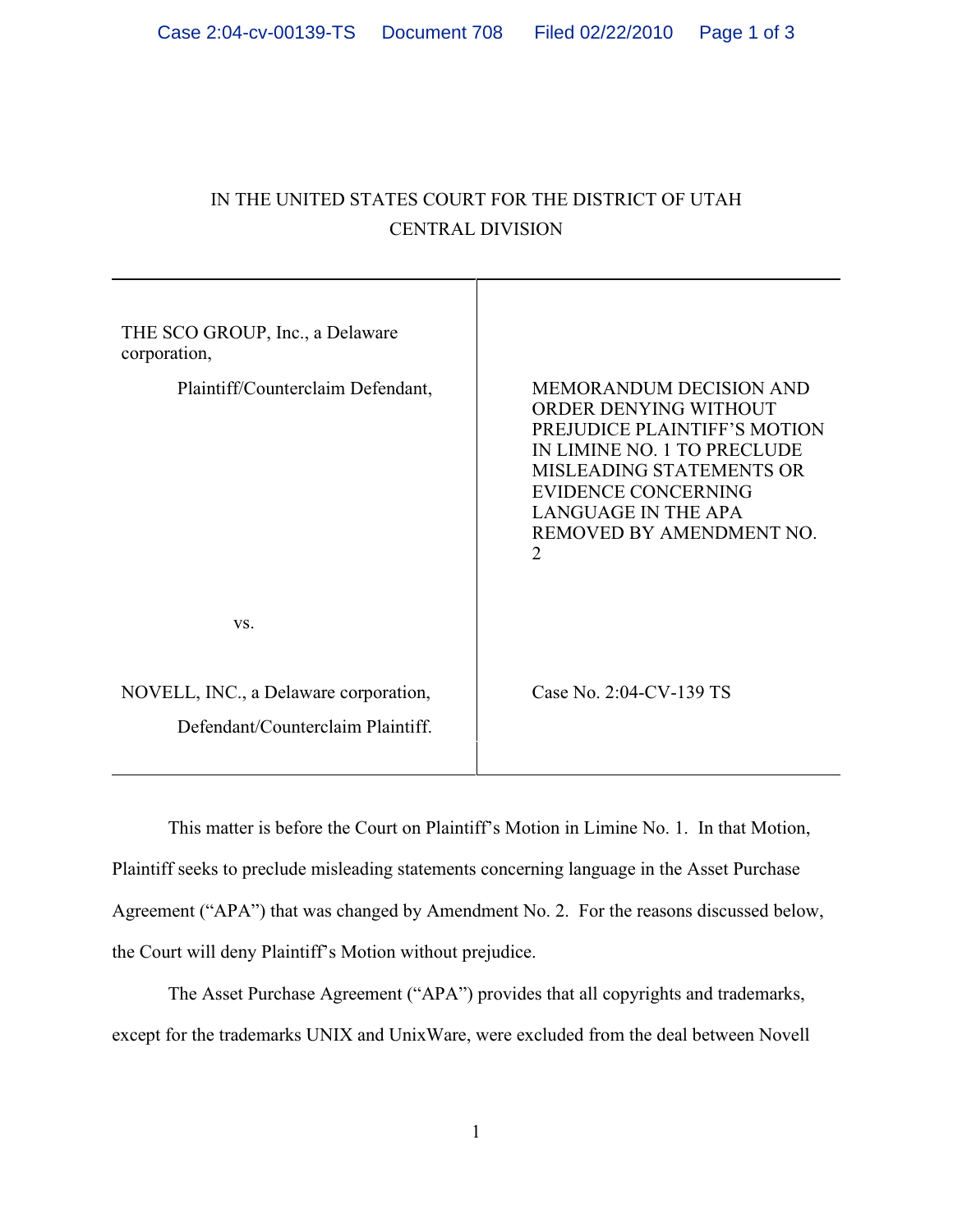and  $SCO<sup>1</sup>$  Less then a year later, the parties entered into Amendment No. 2, which amended the excluded assets portion of the APA. Amendment No. 2 excluded all copyrights and trademarks, except for the copyrights and trademarks owned by Novell as of the date of the APA required for SCO to exercise its rights with respect to the acquisition of UNIX and UnixWare technologies.<sup>2</sup>

The Tenth Circuit held that "Amendment No. 2 must be considered together with the APA as a unified document."<sup>3</sup> The court noted that "California law . . . dictates that we construe them together, following Amendment No. 2 wherever the language contradicts the APA."<sup>4</sup>

Plaintiff argues that Defendant should be precluded from making an argument to the jury concerning the excluded asset portion of the APA because that provision was replaced by Amendment No. 2. While Plaintiff recognizes that it may be necessary to refer to the language of the APA that existed before Amendment No. 2 was adopted, Plaintiff argues that the parties should be clear that this is not the state of the contractual language that is to be considered by the jury.

It will be necessary for the parties to refer to both the APA and Amendment No. 2 to put this dispute into context for the jury. As Defendant correctly states "[t]his story cannot be told without reference to the language of the APA itself—this includes both the original language of the APA and Amendment No. 2."<sup>5</sup> Further, Defendant states that it and its witnesses will

 $\mathbf{I}d$ .

 $^{3}$ *Id.* at 1211.

 $^{4}Id.$ 

<sup>&</sup>lt;sup>1</sup>The SCO Group, Inc. v. Novell, Inc., 578 F.3d 1201, 1205 (10th Cir. 2009).

 ${}^{5}$ Docket No. 675 at 2.